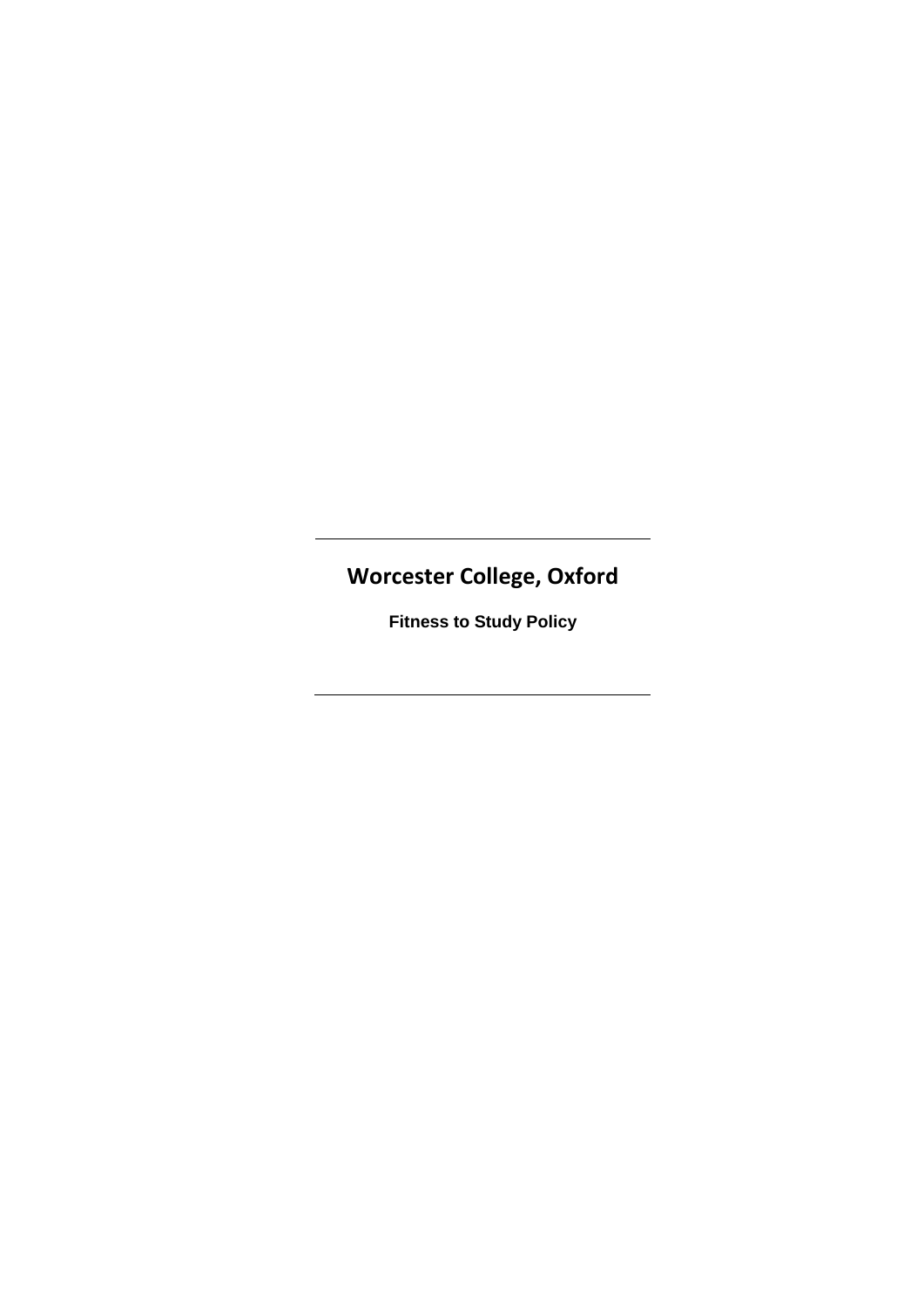# **Contents**

| $1 \quad \blacksquare$ |  |
|------------------------|--|
| 2                      |  |
| 3                      |  |
| $\overline{4}$         |  |
| 5                      |  |
| 6                      |  |
| $\overline{7}$         |  |
| 8                      |  |
| 9                      |  |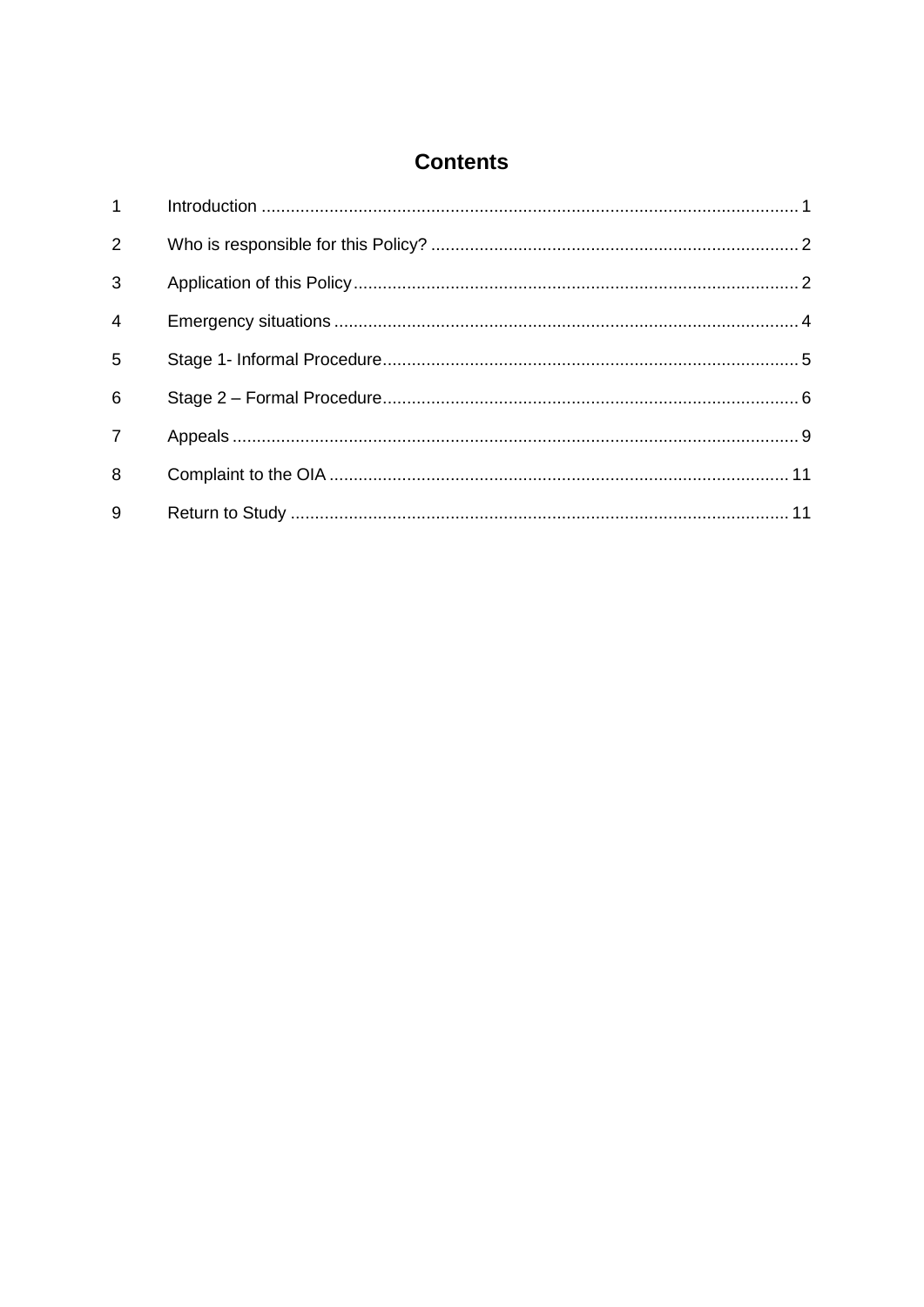#### **1 Introduction**

- 1.1 The College places great importance on the wellbeing of its students and appreciates the impact health can have on studies. A range of welfare support services are available to students, both within the College and the University, on which the Student Welfare Officer will be able to advise.
- 1.2 However, the College appreciates that occasionally, students require additional support and this Policy is to be used in circumstances where concerns arise about a student's fitness to study.
- 1.3 For the purpose of this Policy, the College defines "fitness to study" as:
	- 1.3.1 A student's fitness:
		- (i) to commence a distinct course of academic study; or
		- (ii) to continue with his/her current course of academic study; or
		- (iii) to return to his/her current or another course of academic study; and
	- 1.3.2 His/her ability to meet:
		- (i) the reasonable academic requirements of the course or programme; and
		- (ii) the reasonable social and behavioural requirements of a student member (whether resident in college or not) without his/her physical, mental, emotional or psychological health or state having an unacceptably deleterious impact upon the health, safety and/or welfare of the student and/or other students and/or University or College staff (not withstanding adjustments required by law).
- 1.4 In circumstances where there are concerns about a student's fitness to study, the College's aim is to help the student by agreeing action plans in accordance with the procedures which follow below.
- 1.5 The University also has a separate Fitness to Study procedure, to which serious and/or difficult fitness to study cases can be referred if this procedure has been exhausted, or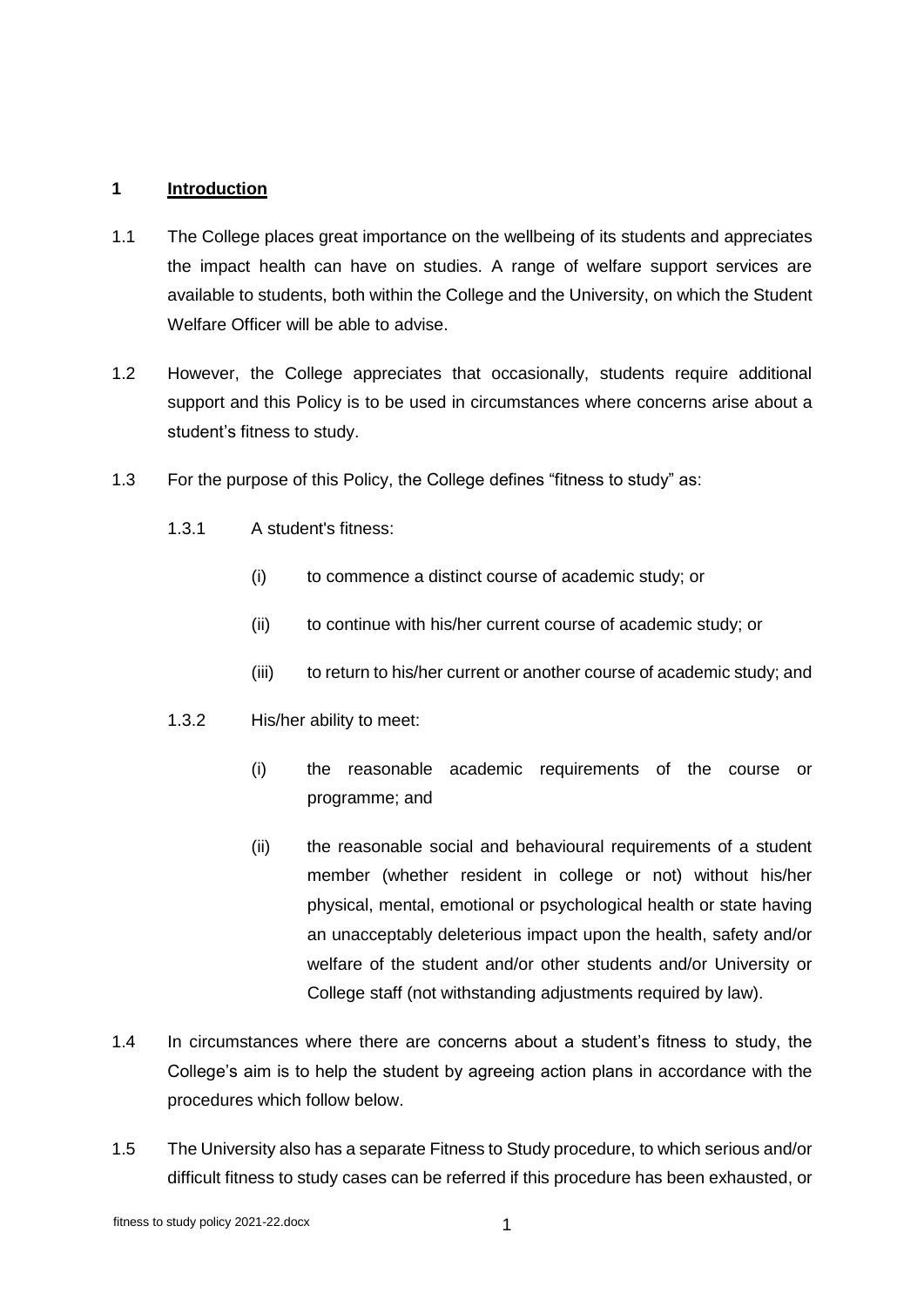it is felt that it is not appropriate for the issue to be dealt with at College level. The University's procedure is available at: *[https://www.ox.ac.uk/students/welfare/fitness](https://www.ox.ac.uk/students/welfare/fitness-to-study)[to-study](https://www.ox.ac.uk/students/welfare/fitness-to-study)*

1.6 In the event of any concern, students are actively encouraged to contact the Student Welfare Officer in the first instance.

# **1.7 If any member of the College becomes aware that a student's behaviour poses an immediate risk to themselves or others, they should take the following steps:**

- 1.7.1 Contact Emergency Services;
- 1.7.2 Inform the College Porters' Lodgeand/or the Student Welfare Officer ;
- 1.7.3 If possible and being mindful of their own safety, remain on the scene until the Emergency Services arrive; and
- 1.7.4 Provide a full account of the event to the Student Welfare Officer.

# **2 Who is responsible for this Policy?**

- 2.1 The Governing Body of the College has overall responsibility for the effective operation of this Policy and for ensuring compliance with relevant legislation.
- 2.2 Day-to-day operational responsibility for this Policy, including regular review of this Policy, has been delegated to Senior Tutor.

#### **3 Application of this Policy**

- 3.1 These procedures may be initiated where there are concerns about a student's health, even if the student themselves has not raised any concern. Whilst students are responsible for their own health, the College will take action if the student may be a risk to themselves, or to others in the College. A student's fitness to study may therefore be considered for a variety of reasons. Below is a non-exhaustive list of examples of such scenarios:
	- 3.1.1 A student has informed a member of College that they have a health concern or, for example, have recently had a bereavement and that this is affecting their studies.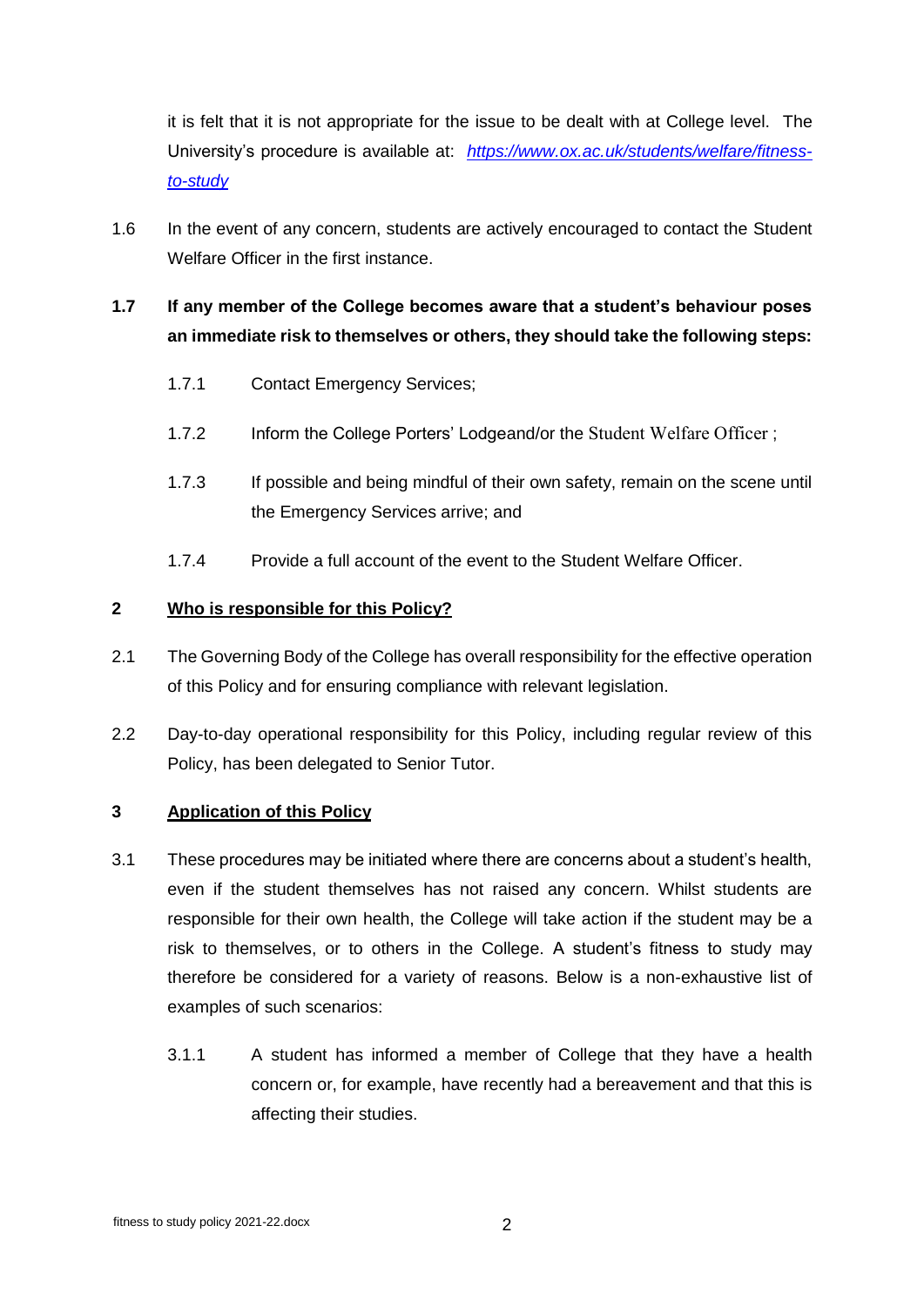- 3.1.2 There has been behaviour by a student that would ordinarily be dealt with under the College's [Student Disciplinary Policy], but the College is aware of an underlying health issue which may have had an impact on the student at that time.
- 3.1.3 A Tutor has concerns about a student's academic performance and is either aware or suspects that this may be due to a health concern.
- 3.1.4 A third party raises a concern with the College about a student's wellbeing or health.
- 3.2 In some cases, the circumstances will mean that an alternative College or University procedure may be appropriate instead or alongside this Policy, including:
	- 3.2.1 **Student Disciplinary Policy**: This will usually apply where the circumstances suggest a student has engaged in misconduct, but the College may deem this Policy to be more appropriate in the event of contextual health or welfare factors.
	- 3.2.2 **Fitness to Practise**: This policy will apply where a student is undertaking a professional course (e.g. medical or veterinary students) with professional and regulatory requirements. In these circumstances the University's Fitness to Practise policy will normally take precedence.

It may be necessary in some circumstances to apply both policies concurrently or in sequence, depending on the individual circumstances.

- 3.3 Stage 1 of the procedures below is to be used where there are initial concerns about a student's health or wellbeing and the College feels that the matter may be resolved through informal action.
- 3.4 In serious cases and/or where there is a risk of serious or imminent harm to the student, the College should progress directly to Stage 2 and consider whether it is an Emergency Situation which requires immediate steps to be taken under paragraph [\[4\]](#page-5-0).
- 3.5 If it comes to light that the student has engaged in conduct which may amount to a criminal offence or a breach of any regulatory provision, this procedure may be suspended for a period of time.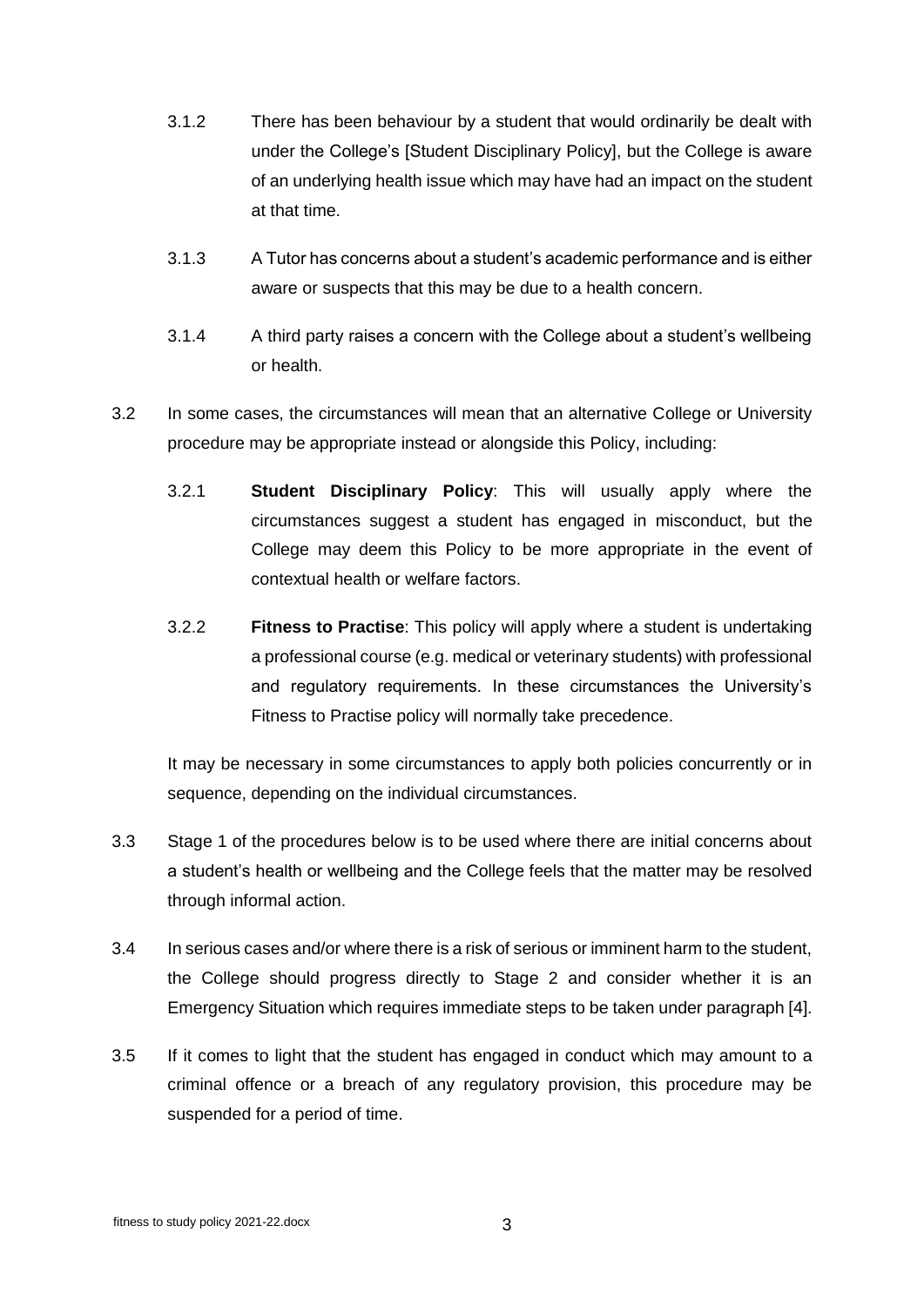- 3.6 There may be exceptional circumstances where the College feels it is necessary to vary any part of this Policy in the interest of fairness and/or health safety or in furtherance of any of its legal obligations. In this circumstance, the College will inform the student (where possible) of the need to deviate from this Policy.
- 3.7 In implementing this Policy, the College has given due consideration to all relevant legislation and regulatory guidance, including its duties under the Equality Act 2010 and the Data Protection Act 2018.
- 3.8 When following these procedures, it may be necessary to inform a student's emergency contact (or other third party) of information relating to their health, welfare and/or issues prompting concern under this procedure in order protect the interests of the student, or a third party. Any sharing of information will be undertaken in accordance with the law.

# <span id="page-5-0"></span>**4 Emergency situations**

- 4.1 There may be cases where the student's health or behaviour requires immediate action to safeguard the health and safety of themselves and/or other members of the College.
- 4.2 In these cases, the Dean may take the decision to:
	- 4.2.1 Suspend the student from College premises, services, facilities or from College events;
	- 4.2.2 Place conditions on the student's use of College premises, services, facilities or attendance at College events;
	- 4.2.3 Exclude the student from student accommodation or transfer to alternative accommodation; and/or
	- 4.2.4 With agreement from the Senior Tutor, suspend the student from their studies.
- 4.3 The Dean may at their discretion permit the student to make written representations before reaching their decision, but this will depend on the urgency of the situation.
- 4.4 The will inform the student of their decision in writing.
- 4.5 If the student disagrees with the decision, they may appeal to the Provost for a review of the decision.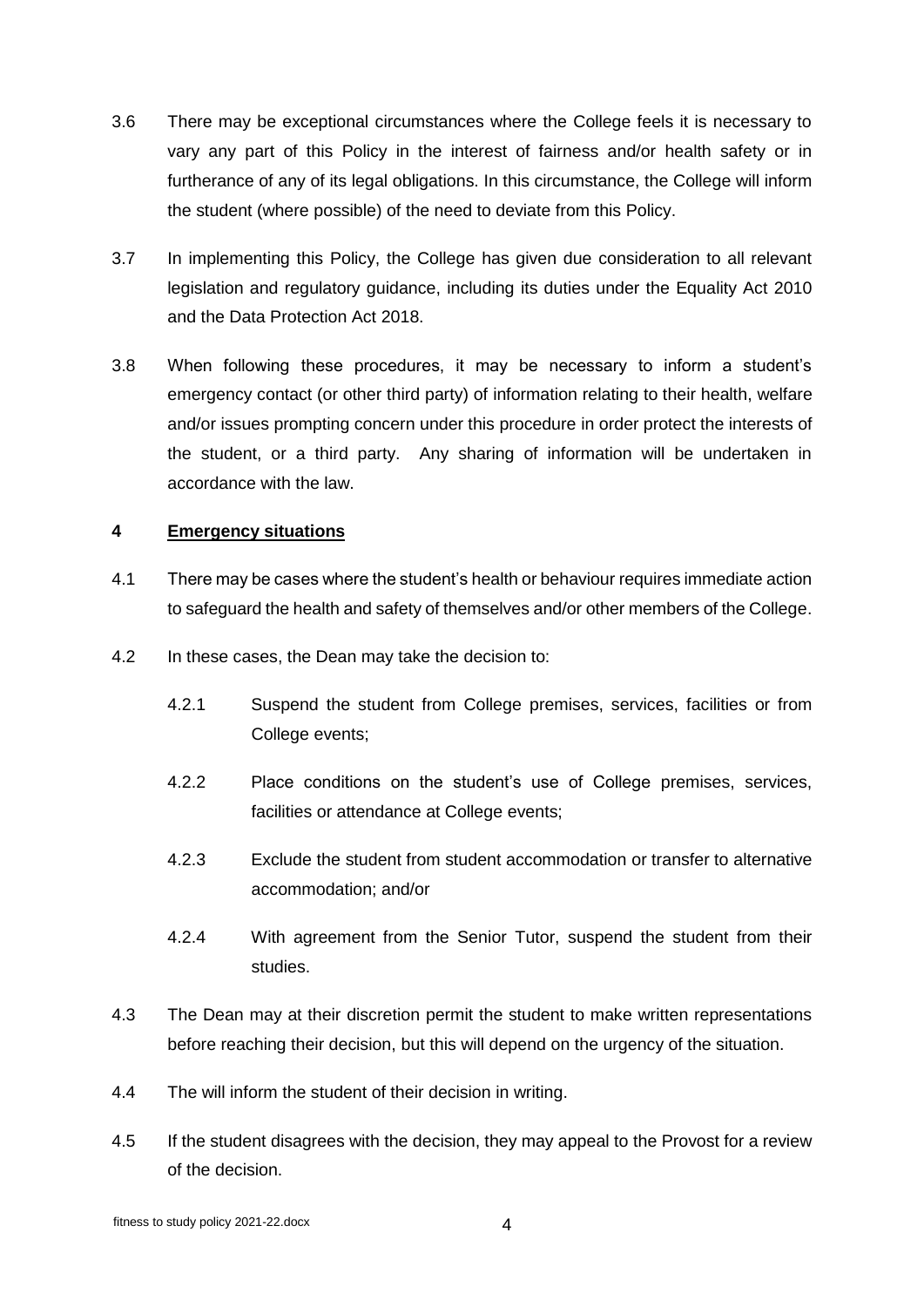4.6 If emergency action is taken, the Dean will review their decision at regular intervals of no more than 14 days.

#### **5 Stage 1- Informal Procedure**

- 5.1 The College's aim is that most issues are resolved at Stage 1. Due to the collaborative nature of Stage 1, it is important that the student cooperates with this process and is proactive in seeking the support they need.
- 5.2 The student's Tutor is responsible for leading the Stage 1 process.
- 5.3 The Tutor should contact the student in writing initially in order to arrange a face to face meeting with the student. The [Tutor] will inform the student that the purpose of the meeting shall be to discuss concerns about their fitness to study and provide them with a copy of this Policy.
- 5.4 The student should be provided with a minimum of five days' notice of the meeting, unless there is good reason for providing a shorter amount of notice.
- 5.5 The student may, if they wish, be accompanied by a member of College.
- 5.6 In the meeting, the Tutor should:
	- 5.6.1 Explain to the student how their behaviour has given rise to concerns;
	- 5.6.2 Allow the student an opportunity to explain their own views;
	- 5.6.3 Encourage the student to use the support services provided by the College and/ or the University;
	- 5.6.4 If suitable, explore the possibility of agreeing some academic arrangements or some form of support to help the student; and
	- 5.6.5 Confirm the review period for the purpose of paragraph [\[5.7\]](#page-6-0) below.
- <span id="page-6-0"></span>5.7 Following the expiry of the review period, the Tutor will arrange to meet the student to discuss the student's progress, as well as any steps taken by the students to address the concerns. The procedure for arranging this review meeting should be the same as the initial meeting.
- 5.8 The outcome of the review meeting will depend on the circumstances. If the student has addressed the concerns then the Tutor will not be required to take any further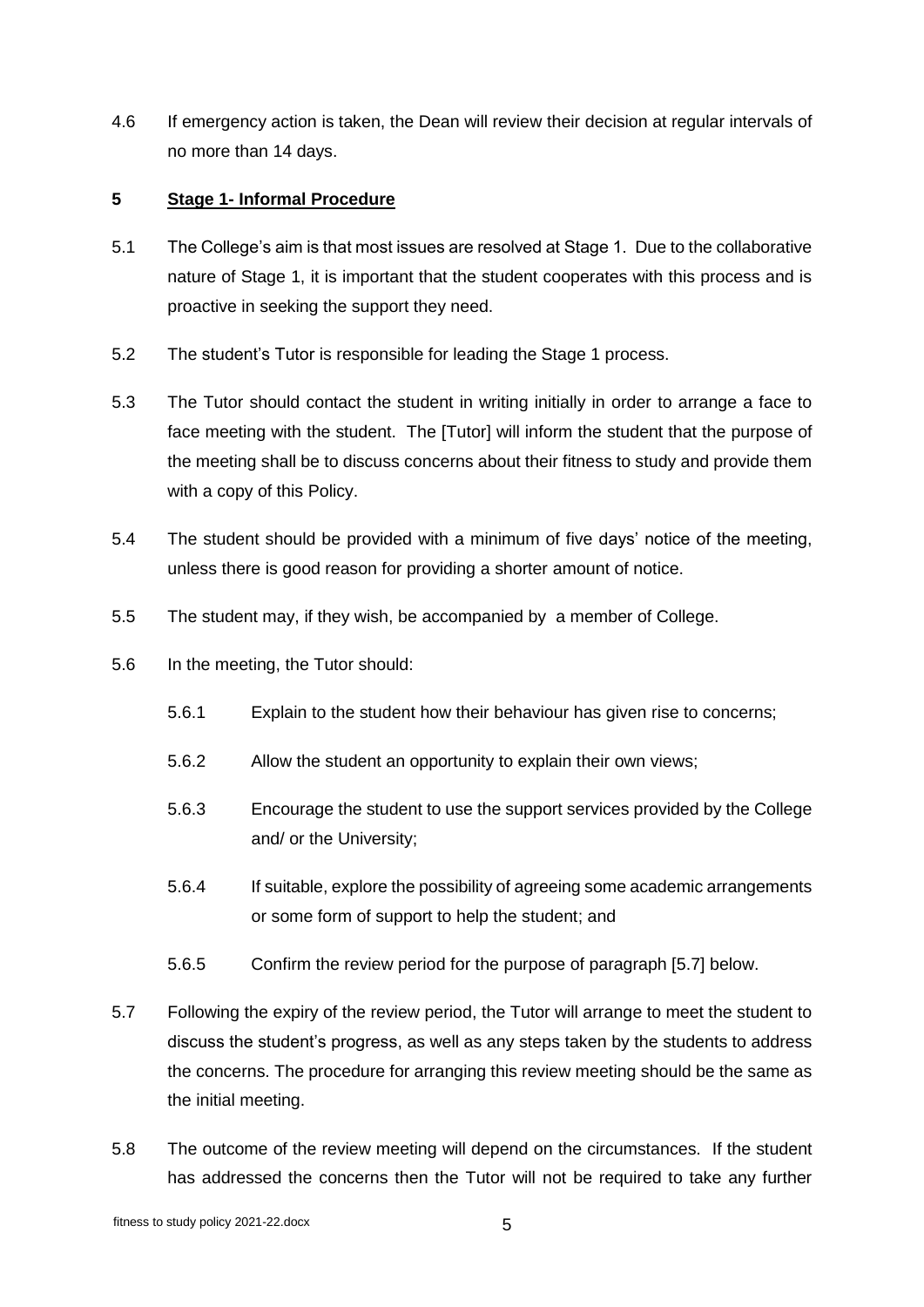action. Usually however the Tutor will arrange further meetings to monitor the student's progress and to provide support.

5.9 The Tutor will on each occasion of a meeting under this Stage write to the student to provide a summary of the discussions and what has been agreed, including any action plans and review periods. This record should be sent by email to the student within [five] days of each meeting and a copy kept on the student's file. All records will be stored in accordance with the College's Data Protection Policy.

#### **6 Stage 2 – Formal Procedure**

- 6.1 If the Tutor feels that the case is sufficiently serious, or the Tutor considers that resolving the issues at Stage 1 has not been successful, the Senior Tutor will consider initiating Stage 2 of the procedure, as follows. In some circumstances, the Senior Tutor may decide it is more appropriate to refer the student to the University's procedures.
- 6.2 If it has not already done so, on initiating Stage 2, the Senior Tutor should consider whether there is an Emergency Situation which merits any immediate action under paragraph [\[4\]](#page-5-0).

# Convening of the Fitness to Study Group

- 6.3 The Senior Tutor shall convene a Fitness to Study Group, which should comprise of:
	- 6.3.1 A Fellow appointed by Governing Body annually to manage Fitness to Study Cases, who shall act as Chair of the Group;
	- 6.3.2 The Student's Tutor; and
	- 6.3.3 The Senior Tutor.

(the "Group").

- 6.4 The Senior Tutor, at their discretion, may also wish to include one or more of the following additional members in the Group:
	- 6.4.1 A member of the College Welfare Team;
	- 6.4.2 A representative from the University such as Mental Health Advisor or Student Support Services, as appropriate; and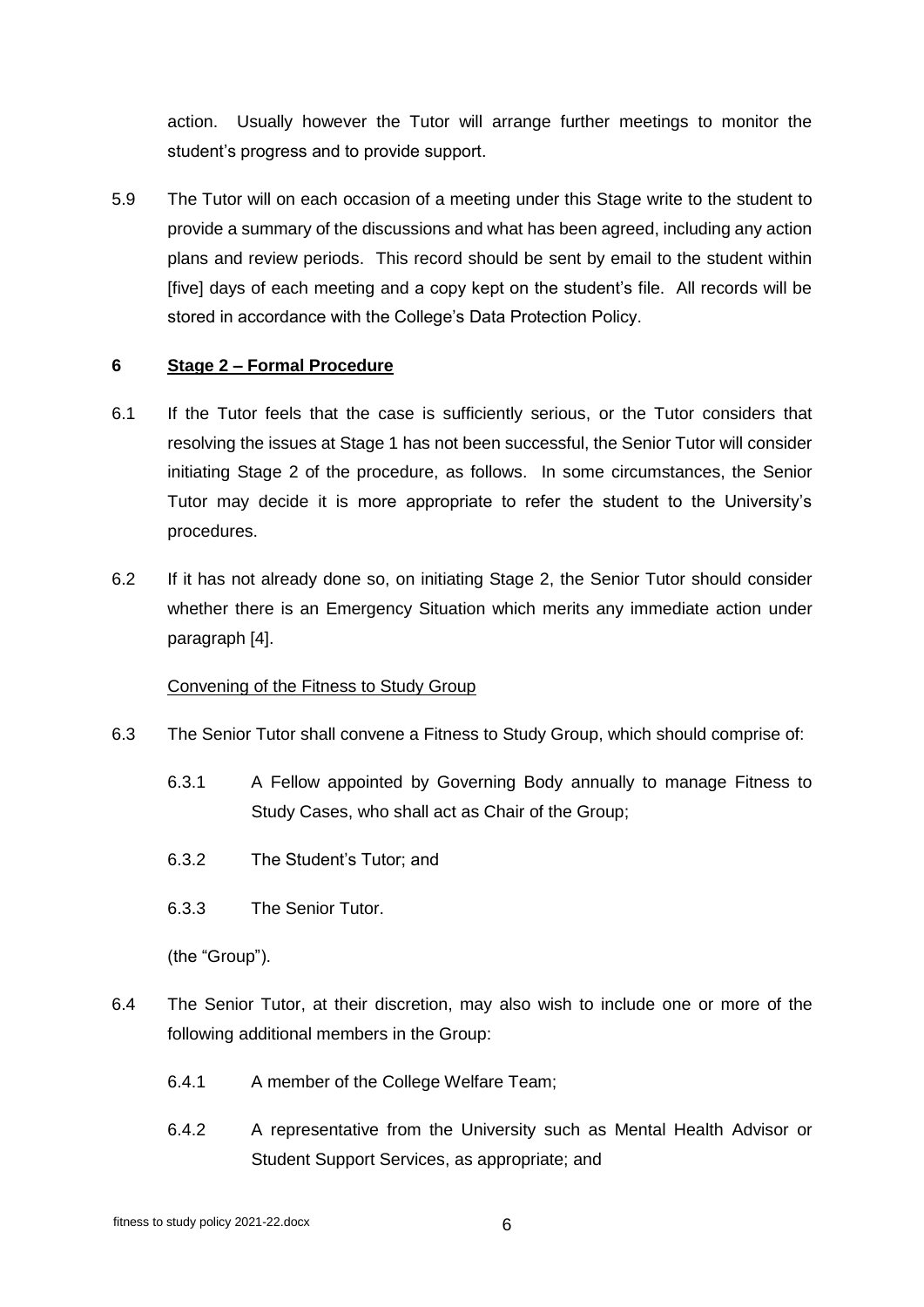- 6.4.3 In the case of a postgraduate, a supervisor or course director.
- 6.5 The Senior Tutor shall inform the student of Stage 2 being initiated within five days of their decision to convene the Group.
- 6.6 The purpose of the Group shall be to assess the support required by a student.

#### Medical evidence

- 6.7 Once the Group has been convened, the College may, with the student's agreement, commission a medical report from the [College Doctor].
- 6.8 Prior to writing to the College Doctor, the [Chair] shall provide the student with a copy of the instruction letter and seek the student's permission to send this to the College Doctor.
- 6.9 The medical report sought should usually concern the following:
	- 6.9.1 Any medical condition which, in the opinion of the doctor, may impact the student's fitness to study;
	- 6.9.2 A prognosis, if relevant;
	- 6.9.3 The extent to which the relevant medical condition may impact the student's fitness to study;
	- 6.9.4 Any impact it may pose to other members of College;
	- 6.9.5 Any recommended steps that should be taken by the College (or University where appropriate) to help the student; and/or
	- 6.9.6 Any recommended medical treatment or welfare support.
- 6.10 The medical report should be sent by the College Doctor to the student in the first instance and their consent sought for the report to be shared with the Group.
- 6.11 In the event that the student refuses to undergo a medical assessment or disclose the medical report, the College may progress with the Stage 2 Procedure in its absence.
- 6.12 In the event that the student consents to the disclosure of the medical report but disagrees with some of its content, the doctor has discretion to edit as appropriate but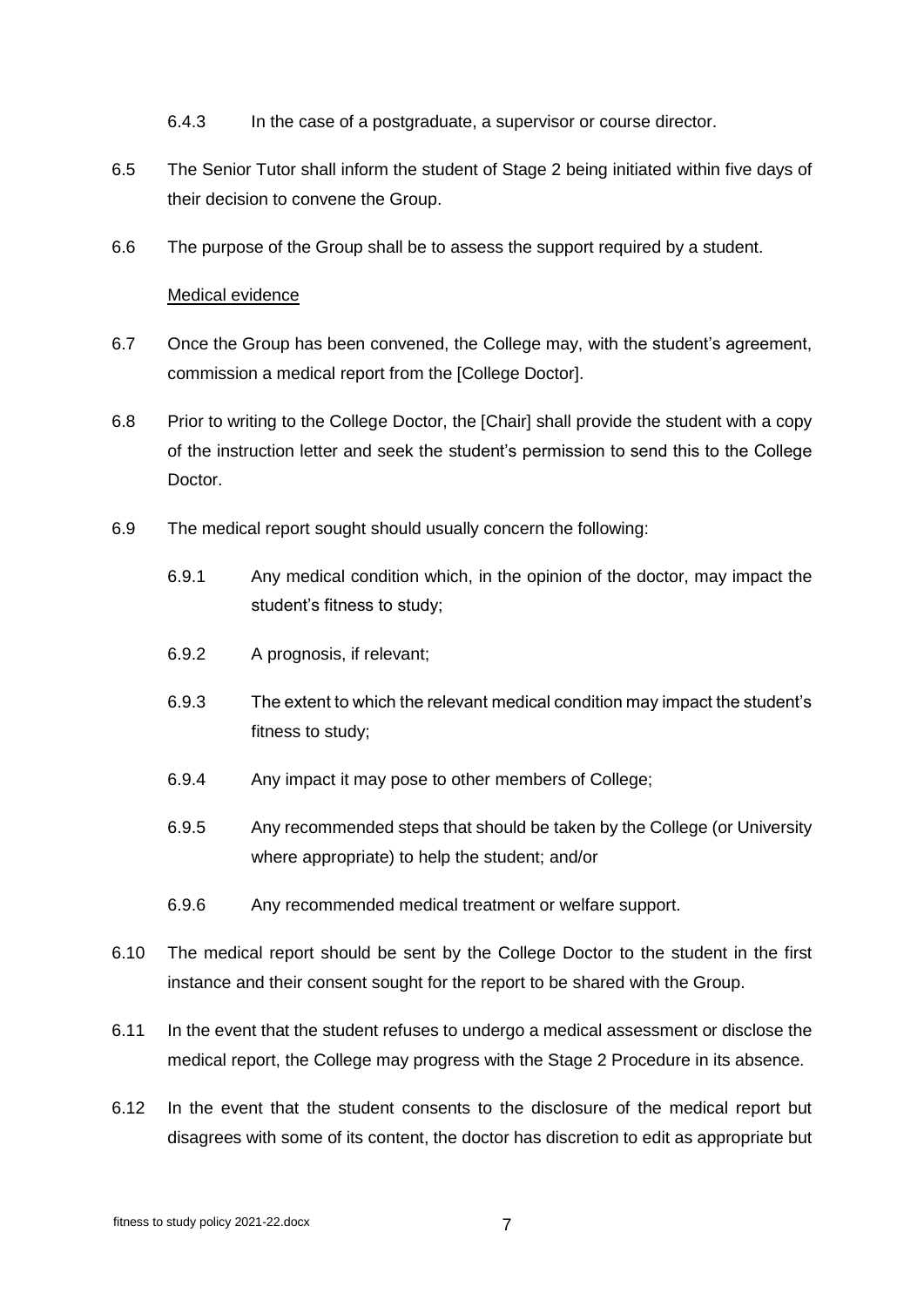should explain in its report that some relevant information has been withheld at the request of the student.

#### Proceedings of the Group

- 6.13 The Chair of the Group should inform the student through their College email address of the following information:
	- 6.13.1 The date, location and time of the Group meeting. The student should be provided with at least seven days' notice of the Group meeting, unless the Chair of the Group deems it appropriate to shorten this period;
	- 6.13.2 The possible outcomes of the Group meeting (including suspension);
	- 6.13.3 That the student is permitted to be accompanied to the meeting by a member of College. If the student has a disability then they may also wish to be accompanied by their support worker. The student should confirm the names of the person(s) accompanying them and in what capacity at least 24 hours before the Group Meeting;
	- 6.13.4 That a note will be taken of the meeting and placed on the student's file for the duration of their current course at the College;
	- 6.13.5 Enclose all documentation that has been provided by Senior Tutor to the Group and ask the student to provide any additional documentation that they wish the Group to consider at least 48 hours before the meeting; and
	- 6.13.6 Confirm to the student that if they do not attend the meeting, the Group may proceed with the hearing in their absence. If the student provides good reasons for not attending, the Chair of the Group may elect to adjourn the meeting to another date.
- 6.14 The Chair of the Group has discretion as to how to arrange the meeting, including whether it is appropriate to hear from witnesses or hear other evidence.
- 6.15 The Group may make a decision by simple majority. If the Group is unable to reach a decision, it may adjourn the meeting and convene at another date. It may also be necessary to adjourn the meeting to obtain further information or evidence.
- 6.16 The Group shall nominate one individual to take a note of the meeting and this should be sent to the student within seven days of the meeting and a copy kept on the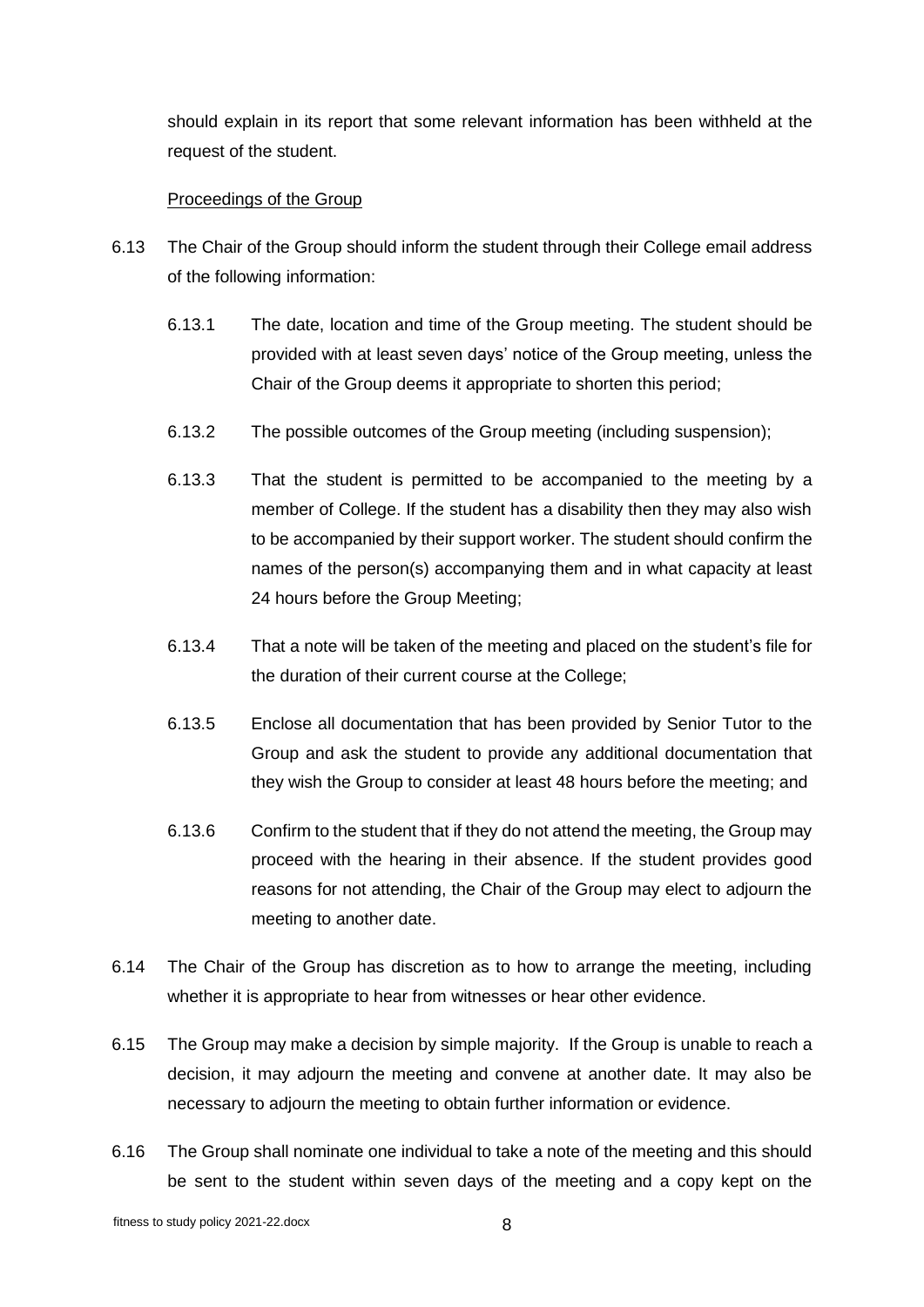student's file. All records will be stored in accordance with the College's Data Protection Policy.

- 6.17 Due to the confidential nature of this procedure, the student may not record the Group meeting, or permit any third party to record the meeting using any technological medium, not limited to but including a voice recording or video. Any breach of this provision may result in the College considering the student's actions under its Student Disciplinary Policy.
- <span id="page-10-1"></span><span id="page-10-0"></span>6.18 Non-exhaustive, illustrative examples of decisions which the Group may reach include the following. The Group should always consider items [6.18.3](#page-10-0) and [6.18.4:](#page-10-1)
	- 6.18.1 To take no action;
	- 6.18.2 To monitor the student's progress for a specified period of time, which may include an action plan or regular review meetings as well as appropriate consequences for breaches of any agreed plan;
	- 6.18.3 To recommend that reasonable adjustments or specific academic arrangements are put in place. These should be agreed with the student's faculty/department, the student and any disability advisor, as well as any relevant University authority;
	- 6.18.4 To direct specific support mechanisms be put in place;
	- 6.18.5 To require or recommend that the student's access to College facilities is subject to specified conditions;
	- 6.18.6 To refer the student to a University Procedure, such as the University's Fitness to Study, or Fitness to Practise policy;
	- 6.18.7 To refer the student to another College or University Procedure, such as the College Disciplinary Procedure; and/or
	- 6.18.8 To require or recommend that the student is temporarily suspended from the College.

# **7 Appeals**

7.1 A student is permitted to appeal the decision of the Group on the following grounds only: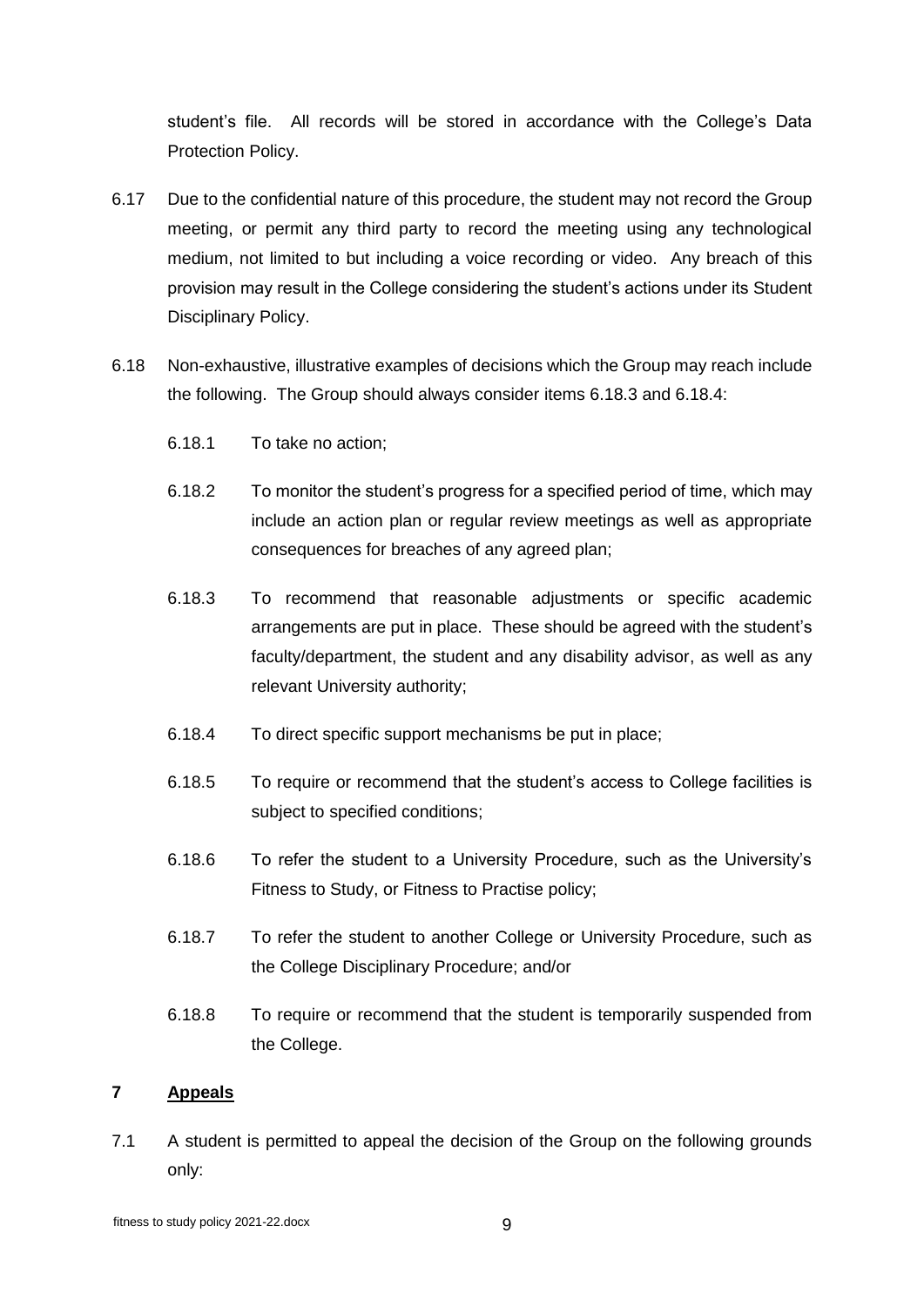- 7.1.1 There was a procedural irregularity in the initial consideration of the case;
- 7.1.2 The student has fresh evidence or evidence that was not available at the time of the initial consideration of the case (for good reason);
- 7.1.3 There was bias or prejudice on the part of the Group; and/or
- 7.1.4 That the Group failed to meet an objective standard of reasonableness in reaching its decision.
- 7.2 Any such appeal should be made in writing to the [Provost] within 14 days of the date of the Group's decision.
- 7.3 Within seven days of receiving the appeal, the [Provost] will select a member of Governing Body to review the appeal. If possible, this should be someone with no previous involvement in the student's fitness to study.
- 7.4 In complex cases, [Provost] may instead elect three reviewers to form a panel. The below procedure shall also refer to any such panel.
- 7.5 The reviewer will consider:
	- 7.5.1 The documentation that was available to the Group;
	- 7.5.2 The appeal documents and any new evidence presented by the student; and
	- 7.5.3 The procedure of the Group, which may be surmised from the notes of the meeting.
- 7.6 The reviewer may reach a decision on the basis of papers, or (at their discretion) arrange a hearing which should usually take place within 14 days of their appointment within term time, unless there are exceptional circumstances. The reviewer may also regulate the arrangements and procedures for the hearing, including whether to hear from any third parties.
- 7.7 The reviewer shall have the power to:
	- 7.7.1 Confirm, quash, substitute and/or vary the decision of the Group;
	- 7.7.2 Refer the matter back to the same Group; or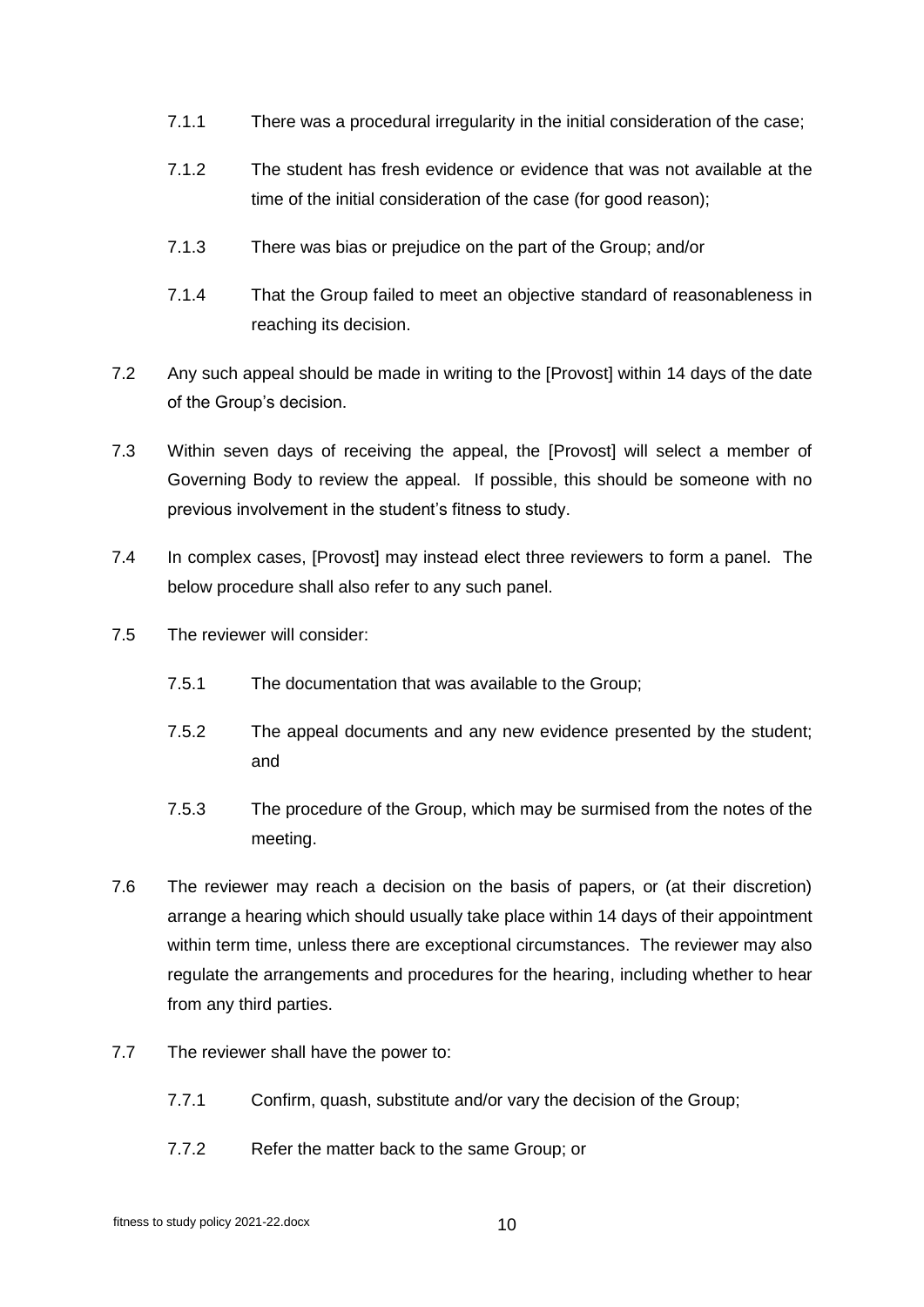- 7.7.3 Refer the matter back to a new Group which is comprised of different members.
- 7.8 The reviewer's decision is final and the reviewer will notify the student and [Provost] of the outcome.
- <span id="page-12-0"></span>7.9 The College will issue a Completion of Procedures letter to the student within [seven] days of the communication of the review decision.

# **8 Complaint to the OIA**

- 8.1 If the student is unhappy with the reviewer's decision, the student has the right to issue a complaint with the Office of the Independent Adjudicator for Higher Education (the "OIA").
- 8.2 The Completion of Procedures letter provided under paragraph [\[7.9\]](#page-12-0) will indicate how to make such a complaint and details are also available at [www.oiahe.org.uk.](http://www.oiahe.org.uk/)

# **9 Return to Study**

- 9.1 This section applies if the student intermits from their studies under this Policy.
- 9.2 A student who wishes to resume their studies after intermitting should make a written application to [the Senior Tutor]. The [Senior Tutor] shall then decide whether it is appropriate in the circumstances for the student to return to standing. The Senior Tutor may wish to consult the Student Support Team. If appropriate, the Senior Tutor will contact the College Doctor to seek an assessment of the student's ability to return to study.
- 9.3 The student may only return to their studies if the College are satisfied that the student is fit to study, taking into consideration any conditions which are agreed in relation to their return.
- 9.4 Following a decision under paragraph 9.3 to permit the student to return, the Senior Tutor will usually hold an initial meeting with the student to discuss any support measures prior to their return and to agree a "return to study plan". The purpose of the return to study plan is to support the student and, so far as is possible, to help avoid a re-occurrence of the cause of the student intermitting. The return to study plan should not be used as a means of monitoring the student.